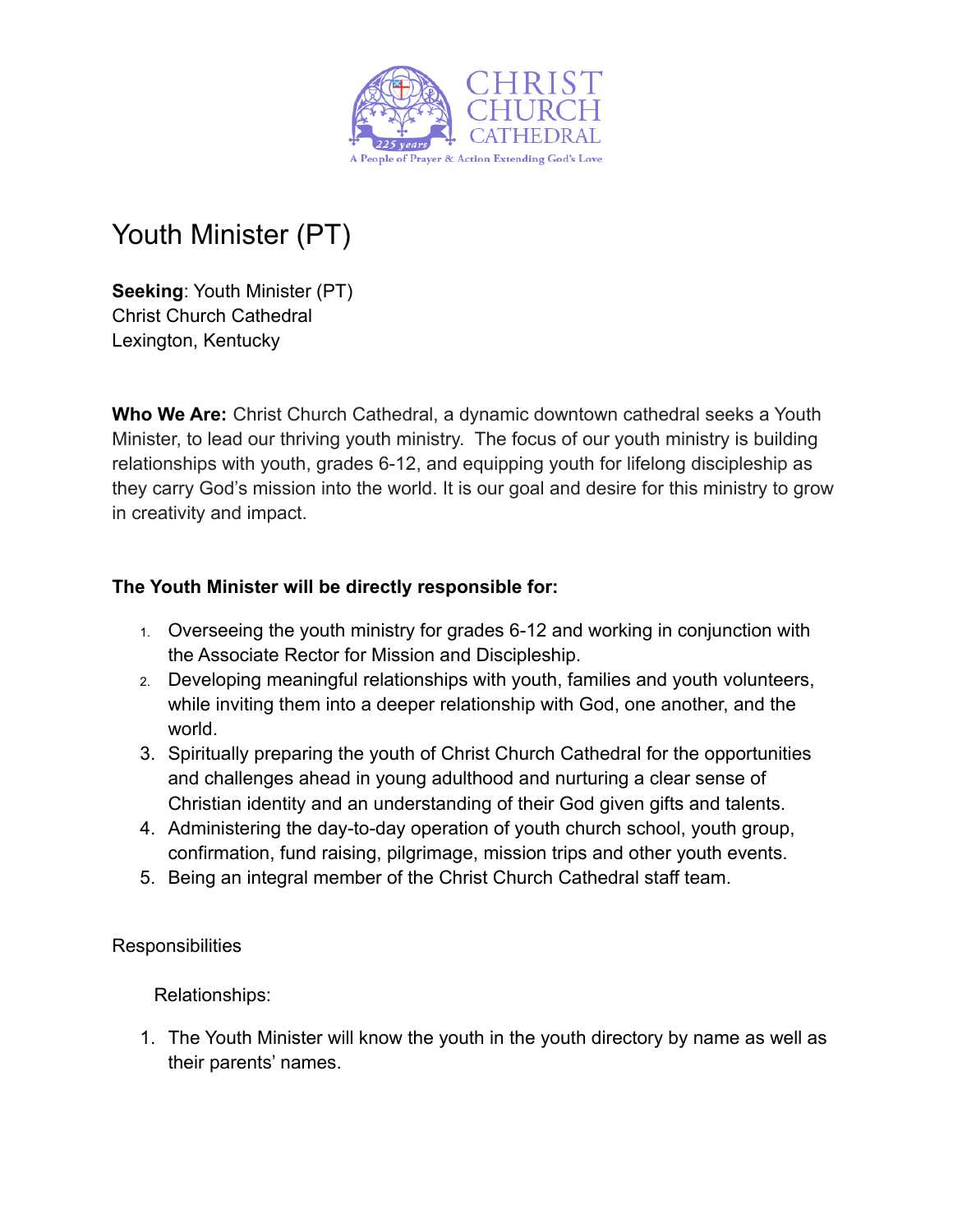

- 2. All guests to youth events receive exceptional and timely follow-up, so that all youth are warmly welcomed and invited to be part of our youth ministry.
- 3. The Youth Minister participates in key Cathedral and school events involving youth connected with Christ Church Cathedral.
- 4. The Youth Minister creates an inviting atmosphere where youth from the larger community are encouraged to be part of Christ Church Cathedral's youth community and activities.
- 5. The Youth Minister encourages Cathedral youth to be active participants in the life, worship and mission of the Cathedral and Diocese.
- 6. The Youth Minister shows expertise with digital tools and will use existing and emerging technologies to connect with youth, families and new audiences.

Events/Programs:

- 1. The Youth Minister ensures that all details of youth programs and special events are conducted to create an atmosphere of belonging and fellowship, so that emerging spiritual and leadership skills can be developed.
- 2. The Youth Minister ensures that all events are well publicized and organized so parents are confident that their youth are being faithfully and creatively nurtured.
- 3. The Youth Minister ensures that event notebooks are completed for each major event and that each notebook is updated after the event is completed.
- 4. The Youth Minister implements a curriculum for youth church school and youth group, and oversees the recruitment and training of church school teachers and volunteers.
- 5. The Youth Minister ensures weekly programs (such as Sunday morning classes and youth group) and special events are building excitement among the students and are growing in creativity, participation and enthusiasm. The Youth Minister's goal is to meet or exceed its participation targets.
- 6. The Youth Minister is available to teach Sunday morning classes when needed and is present on Sunday morning in worship and around the church school classrooms.
- 7. Involving parents and youth to raise funds for programs, youth mission trips and pilgrimage, and engage the wider community in fund raising events.
- 8. The Youth Minister will track expenses for the current year and create a proposed budget for the coming year.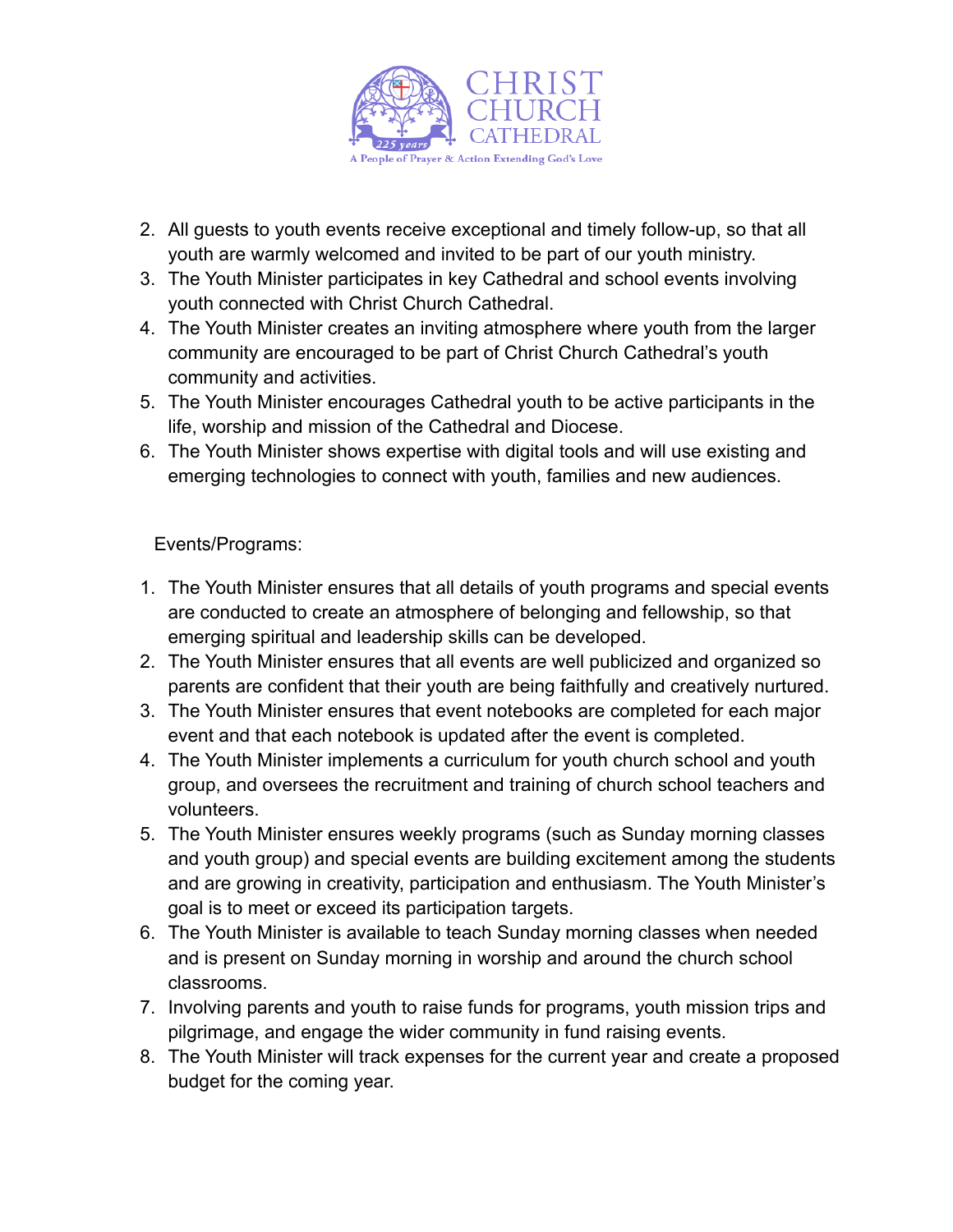

Recruiting and Supervision:

- 1. The Youth Minister ensures timely recruitment, coordination, supervision and training of adult volunteers so adult volunteers feel they have made a difference and are eager to serve the youth ministry in the future.
- 2. The Youth Minister provides regular meetings for adult volunteers, parent council and youth council for planning, support, training and encouragement.
- 3. The Youth Minister ensures that electronic copies of all volunteer job descriptions are available, and easily distributed to volunteers.

Goals and Visioning:

1. The Youth Minister works collaboratively with Cathedral leaders to create three year goals and one year benchmarks for youth ministry, which are evaluated and updated annually.

### Education

● B.A or B.S, M.Div. a plus, but not required. In lieu of college degree, substantial life experience and/or training in youth ministry will be considered.

# **Experience**

● Substantial experience developing and running successful multi-grade youth programs, event management, and proven ability to cultivate a network of volunteers.

# **Qualities**

● Initiative, leadership, creativity, humor, playfulness, problem solving, patience, empathy, flexibility, energy, a contagious joy for sharing the Gospel, a commitment to grow as a disciple of Christ, and really likes working with youth.